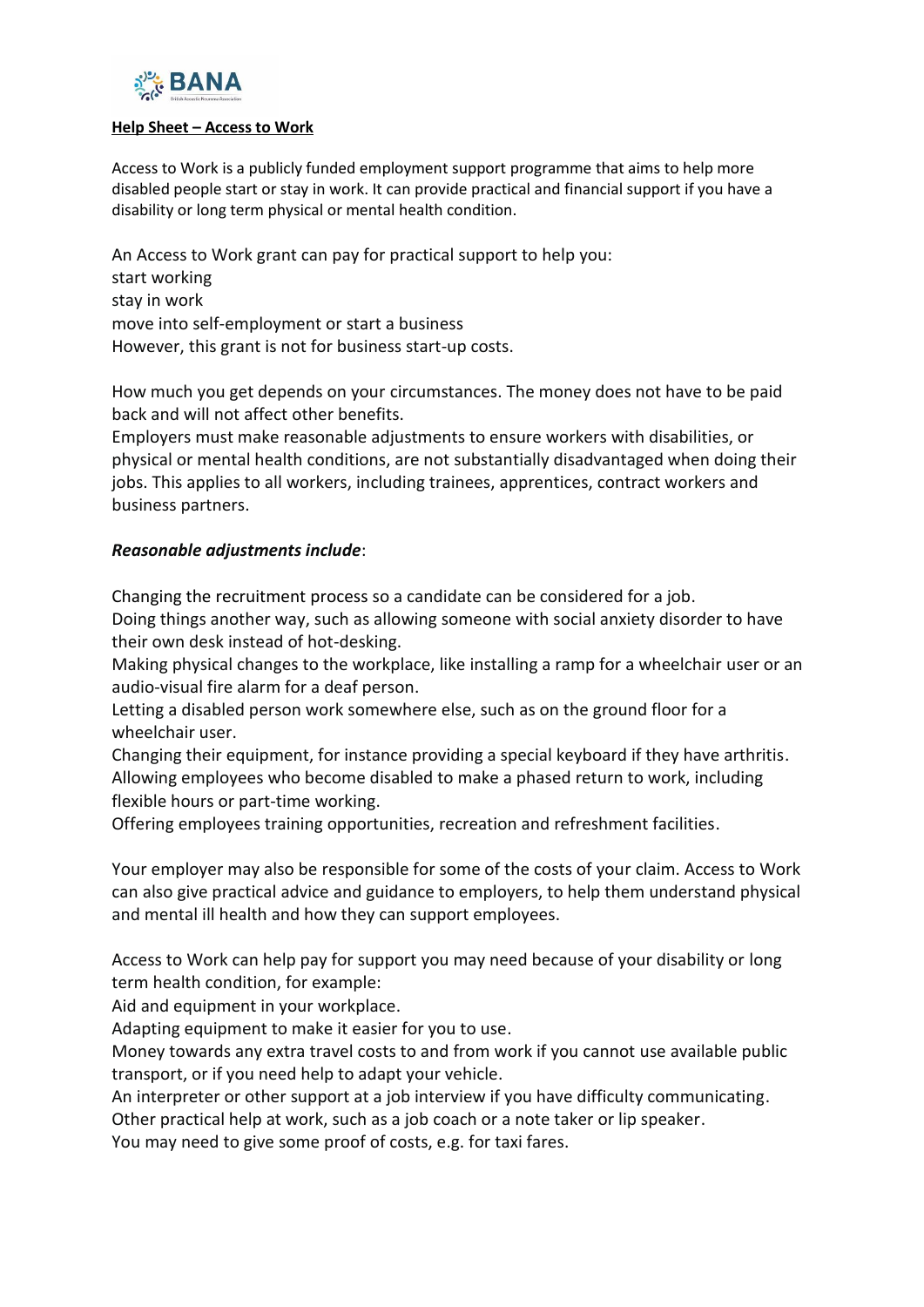

If you have a mental health condition, you will be offered assistance to develop a support plan. This may include steps to support you going in to, remaining in or returning to work and suggestions for reasonable adjustments in the workplace.

## **Examples of assistance to develop a support plan:**

Flexible working patterns to accommodate changes in mood and impact of medication providing a mentor to give you additional support at work

Giving you additional time to complete certain tasks

Providing you with additional training

Regular meetings between you and your manager to talk about your concerns

A phased return to work, such as reduced hours or fewer days

Access to Work partners will also work with your employer to advise them how best they can support you in the workplace.

# *Eligibility*

### **You can apply for Access to Work if you:**

are normally resident in, and working in Great Britain have a disability or long term health condition that means you need an aid, adaptation or financial or human support to do your job (long term means lasting or likely to last for at least 12 months) have a mental health condition and need support in work are aged 16 or over **You must also**: already be doing paid work be about to start work or become self-employed have an interview for a job be about to begin a work trial or start work experience under the Youth Contract arranged through Jobcentre Plus

### *Your condition*

To receive support from Access to Work you must have a disability or health condition that means you need an aid, adaptation or financial or human support to do a job. For example, special computer equipment or travel costs because you can't use public transport. Your mental health condition must affect your ability to do a job. It must also mean you need support to: start a new job reduce absence from work stay in work.

For more information about Access to Work [www.gov.uk/access-to-work/what-youll-get](https://www.gov.uk/access-to-work/what-youll-get)

**NOTE:** The Channel Islands and the Isle of Man are not covered by Access to Work and there is a different service in Northern Ireland.